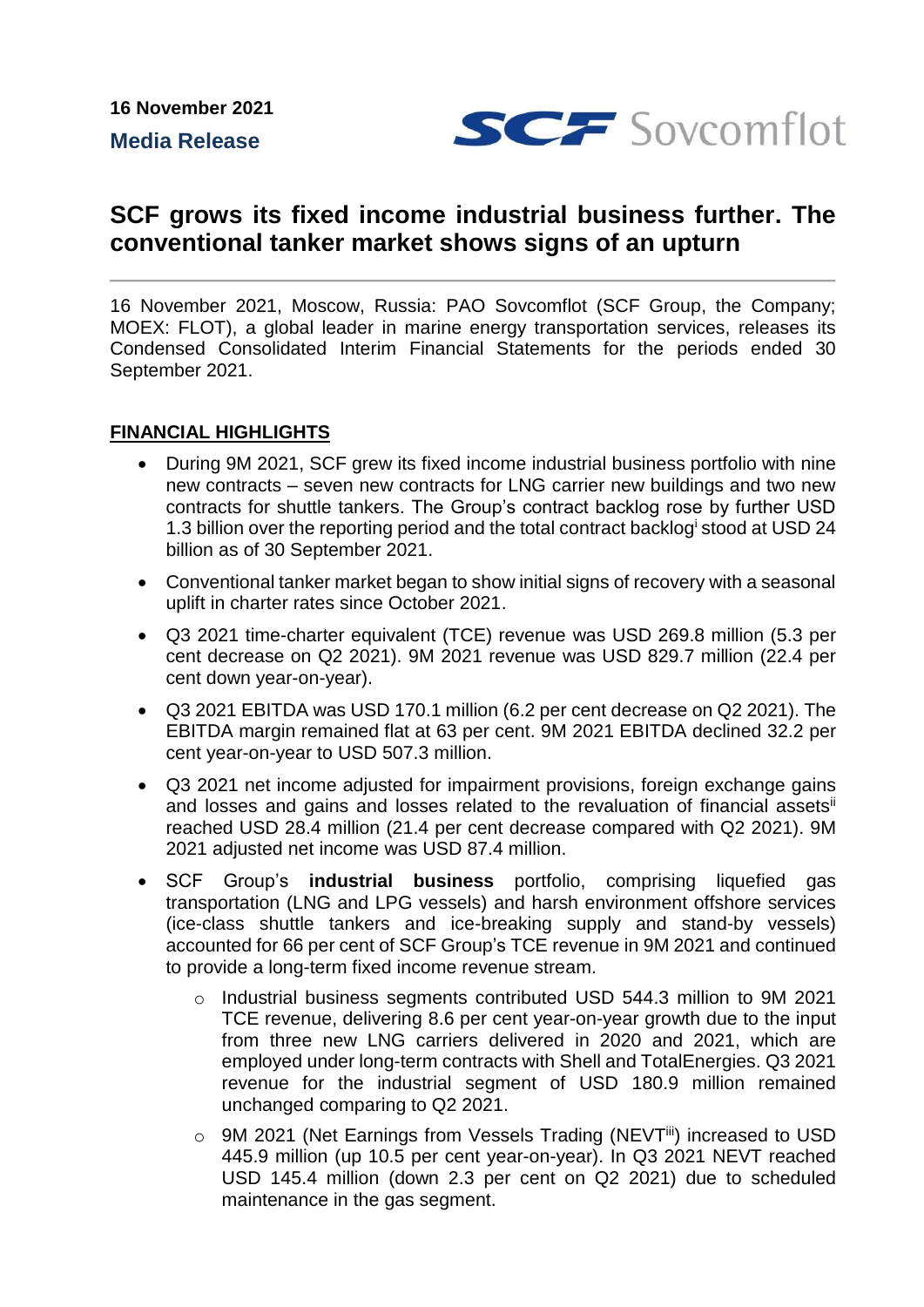- SCF Group's **conventional tanker business** (crude and oil products transportation business segments) contributed 30 per cent to 9M 2021 TCE revenue.
	- $\circ$  9M 2021 performance of the conventional tanker business remained under pressure, as spot tanker rates troughed at historical low levels during the reporting period. Revenue for the period declined to USD 252.5 million (52.5 per cent down year-on-year). Q3 2021 revenue was USD 72.3 million, a 19.7 per cent decline QoQ. Results were impacted not only by the depressed state of the tanker market but also by vessel disposals during 9M 2021 and scheduled maintenance.
	- $\circ$  9M 2021 NEVT in the conventional tanker business reached USD 103.6 million. Q3 2021 NEVT was USD 22.2 million, reflecting a decline in the segment's revenue.

## **OPERATIONAL UPDATE**

### INDUSTRIAL BUSINESS

SCF Group continued to grow its long-term industrial business portfolio, with a focus on implementation of advanced and environmentally sound technologies. As of 30 September 2021, SCF operated a fleet of 43 industrial vessels with one vessel – the LNG carrier *SCF Timmerman* – joined the fleet in January 2021.

SCF Group focuses on the development of its liquefied gas transportation services. In January and July 2021 сontracts for three newbuilding 174,000-cbm LNG carriers were concluded with TotalEnergies. The vessels will be chartered for a period of up to seven years and add USD 360 million to SCF's contract backlog. Delivery of the vessels is scheduled for 2023 and 2024.

In September 2021 SCF Group, through a joint venture with NYK, signed long-term timecharter contracts with NOVATEK Gas and Power Asia, a subsidiary of PAO NOVATEK, for four newbuildings 174,000-cbm Ice 1A LNG carriers. The vessels will be chartered for a period of up to fifteen years and SCF's share adds a further USD 700 million to its contract backlog. Delivery of the vessels is scheduled for 2023 and 2024.

As a part of SCF's offshore business development, two LNG-fuelled tankers will be retrofitted to shuttle crude oil and serve the Sakhalin-2 project under up to thirteen years contracts (signed in June 2021) starting from 2024, providing an additional contract backlog of USD 215 million.

### CONVENTIONAL TANKER BUSINESS

Q3 2021 continued to be challenging for SCF's conventional tanker business with ongoing COVID-19 restrictions impacting international trade and economies. SCF is cautiously optimistic that the market is coming through the trough of the cycle, as the Group's expectations of a seasonal uplift in rates begins to materialise.

Demand for oil transportation is recovering as oil product consumption heads towards pre-pandemic levels. At the same time, high steel prices are both encouraging an increase in vessel demolitions and discouraging owners from adding further newbuildings to the supply side.

As a part of SCF's ongoing fleet modernisation and optimisation programme, the Group disposed of some aging vessels. During 9M 2021, four oil products vessels (two of which were partly owned through equity-accounted JVs), four oil tankers and two Panamax dry bulk carriers were sold. By selling the two Panamax dry bulk carriers, Sovcomflot has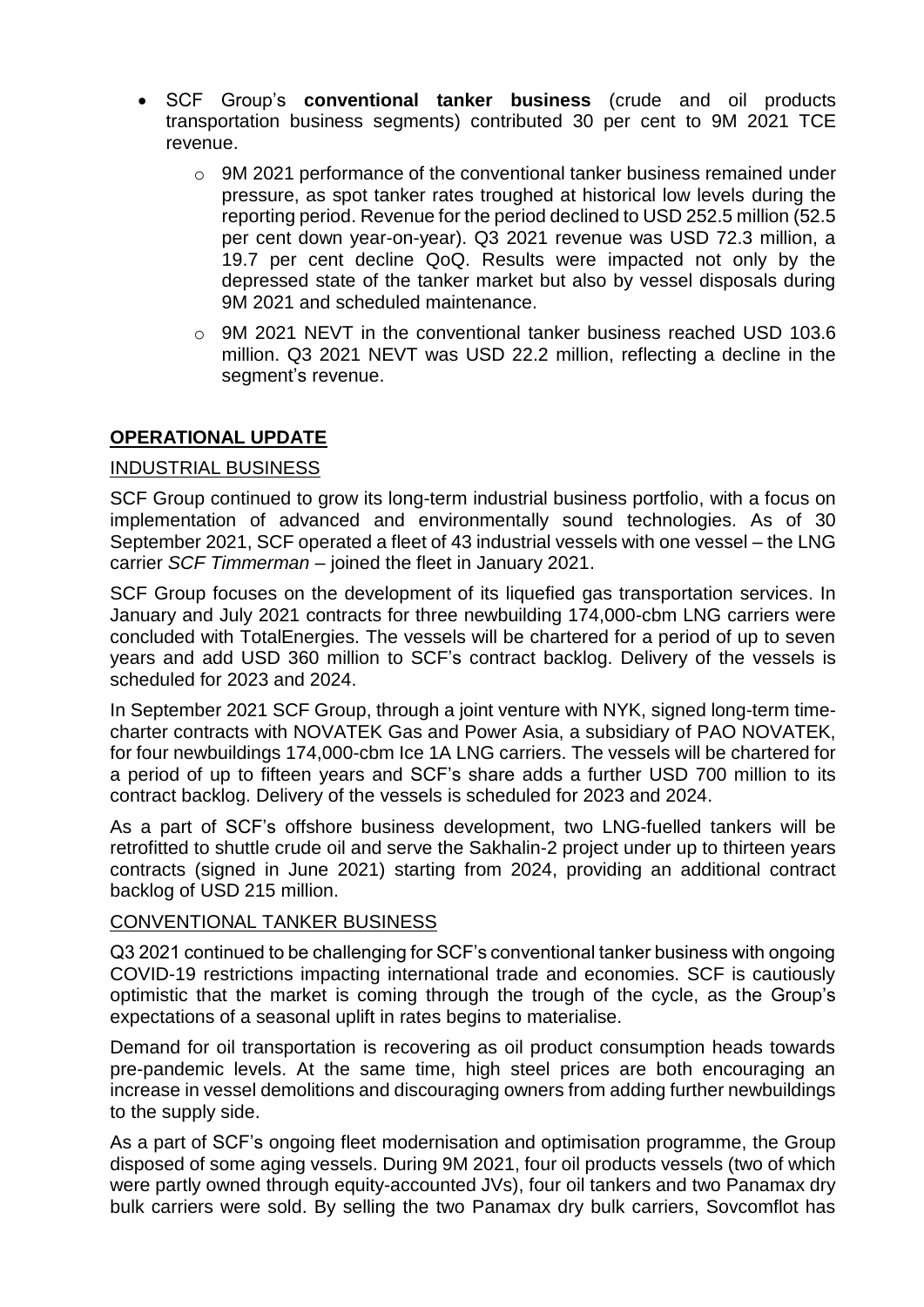completed its exit from this non-core segment. Total net sale proceeds of USD 132.6 million, arising from these disposals, will further strengthen the Group's liquidity position and will be applied towards financing SCF's new projects.

## **CAPITAL AND FINANCING**

Three leading international rating agencies upgraded PAO Sovcomflot's credit ratings to investment grade level during the reporting period: Fitch (BBB-/stable) and S&P Global (BBB-/stable) in April 2021 and Moody's (Baa3/stable) in June 2021.

On 26 April 2021, PAO Sovcomflot completed a USD 430 million 7-year unsecured Reg S/144A Eurobond issue, with a coupon of 3.85 per cent. SCF utilized the proceeds to fund a concurrent tender offer for the Company's outstanding Eurobonds maturing in 2023. The deal was debt neutral for SCF Group, whilst allowing the smoothing out and extension of the Company's debt repayment profile and a reduction in the pricing of its unsecured debt.

After the reporting period, in November 2021, Sovcomflot (SCF Group) signed a new USD 110 million credit facility, for ten years, with three leading international banks: ING BANK N.V., SMBC BANK EU AG and UNICREDIT BANK AG. The facility will be used towards financing two ice-class shuttle tankers to be delivered in Q1 2022 to serve the Sakhalin 1 project. Exxon Neftegas Ltd. (an affiliate of Exxon Mobil) is the project's operator and acts as the charterer of the vessels.

In November 2021, Seatrade Maritime International Association in association with Lloyd's List recognised SCF's IPO on the Moscow Exchange in October 2020, as the 'Deal of the Year'. The award-winning sizable transaction happened in an all-virtual format and was long awaited both by the industry and by the Russian capital market. The company successfully raised total gross proceeds of RUB 42.9 billion (equivalent to USD 550 million, as of the date of issue). Following the transaction, the Group's shares were included in the FTSE Global and MSCI Russia Small Cap international indices.

## **DIVIDENDS UPDATE**

On 15 June 2021, SCF's Annual General Meeting of Shareholders (AGM) approved the payment of dividends on the ordinary registered shares of PAO Sovcomflot, based on the results of 2020, in the total amount of RUB 15.8 billion, or RUB 6.67 per share. The dividend was paid in full to shareholders in July 2021.

SCF targets dividend payments of not less than 50 per cent of net profit adjusted for nonmonetary items (impairment provisions, foreign exchange gains and losses and revaluation of financial assets) $\mathrm{ii}$ , subject to the approval of the Board of Directors and shareholders.

Commenting on the 9M and Q3 2021 results, **Igor Tonkovidov**, President and Chief Executive Officer of PAO Sovcomflot, said:

*"Our industrial business segment performed strongly, consistently and in line with previous guidance. New additions to SCF's contract backlog will further strengthen our industrial business, giving us confidence in the long-term visibility, stability and growth of cash flow from infrastructure projects.* 

*"With the addition of new time-charter contracts with TotalEnergies and NOVATEK for LNG carriers and with Sakhalin Energy for shuttle tankers, the cumulative increase in our contract backlog in the first nine months of 2021 came at USD 1.3 billion. Following these new additions, our total contract backlog stood at USD 24 billion as of the reporting date.*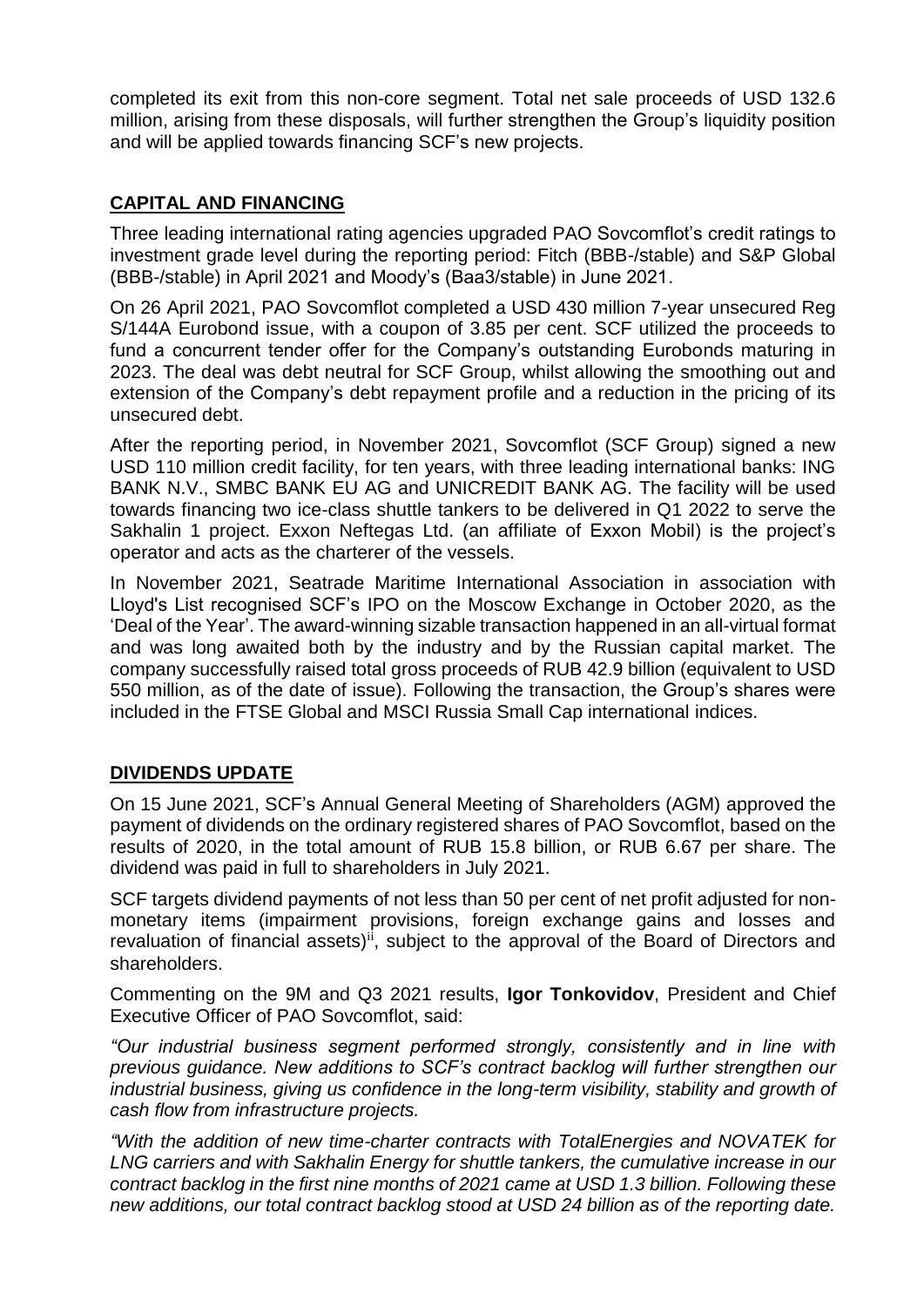*"We continue to grow our business, considering all available innovative technologies to reinforcement of our fleet's safety and efficiency, whilst reducing vessel emissions, as we have done with our recent orders, all of which will use LNG as their primary fuel – the most efficient fuel type currently available.*

*"We are also pleased to note that our assumptions of a recovery in the tanker market are starting to materialise. The combination of a rebound in demand and tightening supply should lead to an improvement in freight rates."*

**Nikolay Kolesnikov**, Executive Vice President and Chief Financial Officer of PAO Sovcomflot added:

*"The recent completion of a USD 110 million credit facility with three international banks allows us to address in full the Group's funding requirements for 2022 new vessel deliveries. Earlier in the year we accomplished a partial refinancing of bonds with 2023 maturity through a new unsecured USD 430 mn 2028 bond issue. The Company is well capitalised with a net debt to EBITDA ratio of 3.5 times as at the end of the reporting period and has no imminent financing or refinancing needs.*

*"On the first anniversary for Sovcomlfot's IPO, on 7 October 2021, with the support of the Moscow Exchange, we hosted the Company's first Capital Markets Day which was well attended by the investment community."*

## **CONFERENCE CALL DETAILS**

The Company plans to host a presentation via a webcast on Tuesday, 16 November 2021 at 4:00 PM (Moscow) / 1:00 PM (London) / 8:00 AM (New York) to discuss its results for Q3 and 9M 2021.

### Dial in numbers:

- Russia: +7 495 228 4392 (Local access)
- UK: +44 (0)207 660 8149 (Local access)
- US: +1 650 215 5226 (Local access)

Meeting number (access code): 2399 478 4461 Meeting password (case-sensitive): Sovcomflot Webcast link:

<https://scf.webex.com/scf/j.php?MTID=mf7b8713fab0ca5029ed19dff89a7cc7e> Microsoft Lync or Microsoft Skype for Business: 23994784461@scf.webex.com

An accompanying presentation for the conference call and the webcast replay will be available on our web site <http://www.sovcomflot.ru/en/investors/>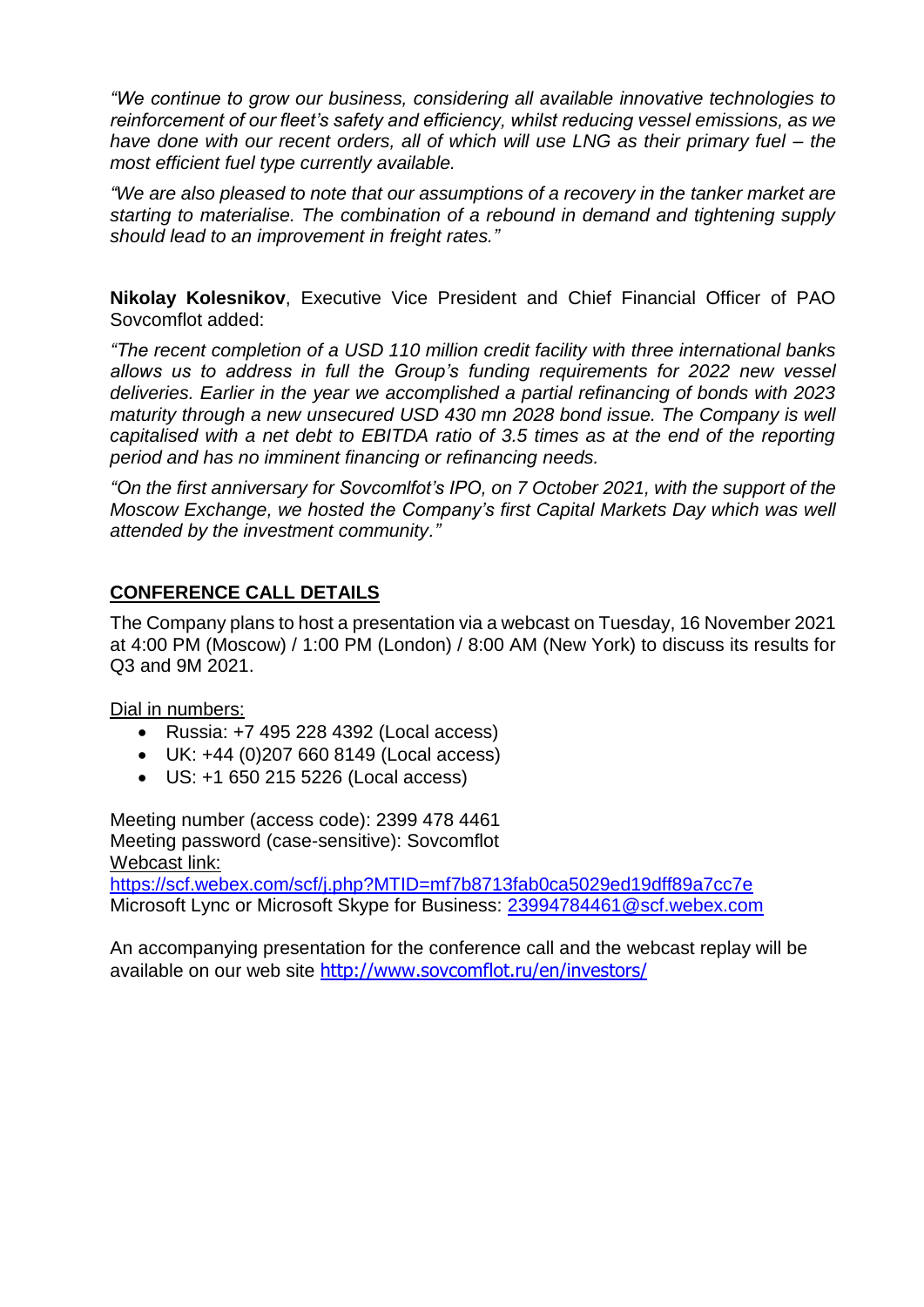#### **FINANCIAL HIGHLIGHTS**

| <b>USD million</b>                                          |                           |                           |                |                        |            |           |
|-------------------------------------------------------------|---------------------------|---------------------------|----------------|------------------------|------------|-----------|
|                                                             | <b>9M</b><br>2021         | <b>9M</b><br>2020         | $\frac{1}{2}$  | Q <sub>3</sub><br>2021 | Q2<br>2021 | $\%$      |
| Revenue                                                     | 1,160.0                   | 1,298.3                   | $-10.7$        | 400.2                  | 397.0      | 0.8       |
| Time charter equivalent<br>(TCE) revenues                   | 829.7                     | 1 069.8                   | $-22.4$        | 269.8                  | 284.9      | $-5.3$    |
| Vessels' running costs                                      | $-259.6$                  | $-272.1$                  | $-4.6$         | $-89.5$                | $-84.8$    | 5.5       |
| earnings<br><b>Net</b><br>from<br>vessels trading           | 570.1                     | 797.6                     | $-28.5$        | 180.3                  | 200.0      | $-9.9$    |
| <b>Net</b><br>other<br>operating<br>revenue                 | 14.2                      | 7.0                       | <b>NM</b>      | 9.2                    | 2.9        | <b>NM</b> |
| Depreciation, amortization<br>and impairment                | $-347.1$                  | $-312.3$                  | 11.1           | $-105.4$               | $-139.7$   | $-24.6$   |
| General and administrative<br>expenses                      | $-67.9$                   | $-67.1$                   | 1.1            | $-23.6$                | $-23.4$    | 0.6       |
| <b>Operating profit</b>                                     | 163.5                     | 436.0                     | $-62.5$        | 66.0                   | 41.5       | 59.2      |
| Financing costs                                             | $-144.4$                  | $-146.0$                  | $-1.1$         | $-40.1$                | $-61.9$    | $-35.2$   |
| <b>Profit</b><br>before<br>income<br>taxes                  | 43.8                      | 277.9                     | $-84.2$        | 25.0                   | 10.7       | 132.7     |
| Income tax expense                                          | $-23.6$                   | $-28.4$                   | <b>NM</b>      | $-10.5$                | $-3.4$     | <b>NM</b> |
| Adjusted profit/loss for<br>the period*                     | 87.4                      | 282.1                     | $-69.0$        | 28.4                   | 36.1       | $-21.4$   |
| Profit/loss for the period                                  | 20.2                      | 249.5                     | <b>NM</b>      | 14.6                   | 7.3        | 99.0      |
| <b>EBITDA**</b>                                             | 507.3                     | 748.3                     | $-32.0$        | 170.1                  | 181.2      | $-6.2$    |
| Debt                                                        | 3,114.9                   | 3,492.5                   | $-10.8$        |                        |            |           |
| Cash and deposits                                           | 736.1                     | 639.5                     | 15.1           |                        |            |           |
| Book value of equity<br>Net debt***<br>Net debt/ LTM EBITDA | 3,932.3<br>2,378.8<br>3.5 | 3,601.2<br>2,852.0<br>2.8 | 9.2<br>$-16.6$ |                        |            |           |

*\* Adjusted profit/loss for the period – calculated as a net profit attributed to shareholders of PAO Sovcomflot less impairment for fixed and intangible assets, foreign exchange gains and losses and gains and losses related to revaluation of financial assets.*

*\*\* EBITDA – Earnings before interest, tax, depreciation and amortisation adjusted for other non-operating expenses; hedge ineffectiveness and termination of hedge; gain on derecognition of dividend liability; loss on sale and dissolution of subsidiaries; foreign exchange gains; foreign exchange losses and gain/loss on sale of equity accounted investments.*

*\*\*\* Net debt includes total secured bank loans, other loans and finance lease liabilities after deducting cash and bank deposits and restricted cash.*

-End-

**Investor Relations: Media Relations: Media Relations:** 

ir@scf-group.ru pr@scf-group.ru

#### **About SCF Group**

**PAO Sovcomflot (SCF Group)** is one of the world's leading marine energy transportation companies, specialising in the transportation of liquefied gas, crude oil, and petroleum products, as well as the servicing